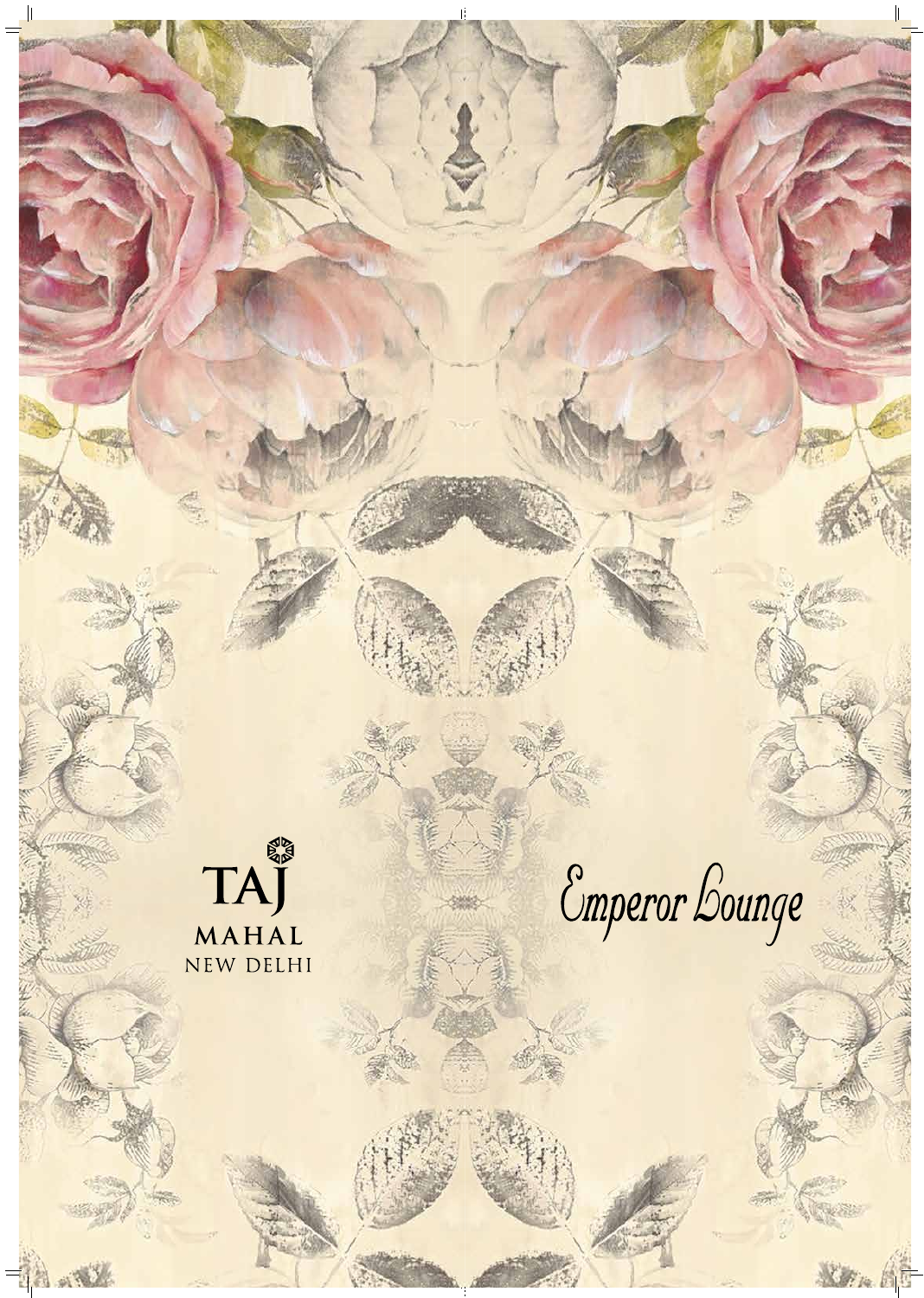# LOUNGE NIBBLES

| $\blacksquare$ thai chicken quiche<br>Red Thai curry infused mini chicken quiches                                                                                 | 950 |
|-------------------------------------------------------------------------------------------------------------------------------------------------------------------|-----|
| $\blacksquare$ a stack of finger sandwich<br>Chicken coronation, free range eggs, mustard<br>cress & tarragon, slow roasted lamb shoulder,<br>whole grain mustard | 950 |
| $\blacksquare$ Bacon and red wine<br>ONION MUFFIN                                                                                                                 | 950 |
| $\blacksquare$ orley fish fingers<br>Beer batter fried fish fingers, home made tarter sauce                                                                       | 950 |
| $\blacksquare$ sun dried tomato, roasted garlic<br>AND GRUYERE CHEESE MUFFIN                                                                                      | 850 |
| O MINI STUFFED THYME AND<br>ONION CROISSANTS                                                                                                                      | 850 |
| $\blacksquare$ EDAMAME BEANS WITH<br>SEA SALT OR TRUFFLE OIL                                                                                                      | 850 |
| ■ FOOTLONG BRUSCHETTA<br>Burrata cheese, kalamata olives, roasted peppers,<br>guacamole, feta cheese cream, balsamic tomatoes                                     | 850 |
| $\blacksquare$ classic green chutney<br>FINGER SANDWICHES                                                                                                         | 850 |
| $\blacksquare$ a stack of finger sandwich<br>Cucumber and cream cheese, sun dried tomato<br>and balsamic, cheddar cheese                                          | 850 |
| $\blacksquare$ Tasting of Jars<br>Tzatziki with a hint of garlic, moutabel, spicy triopita<br>leeks and chillies.                                                 | 850 |
| • A SELECTION OF FRIES<br>Cream and onion, parmesan, cajun                                                                                                        | 850 |

*Served from 1200 hrs onwards*

 $\mathbf I$ 

*Indicates meats/poultry/seafood/eggs Indicates vegetarian*

*Please inform our associates if you are allergic to any ingredients*

*All prices are in Indian rupees and subject to government taxes as applicable*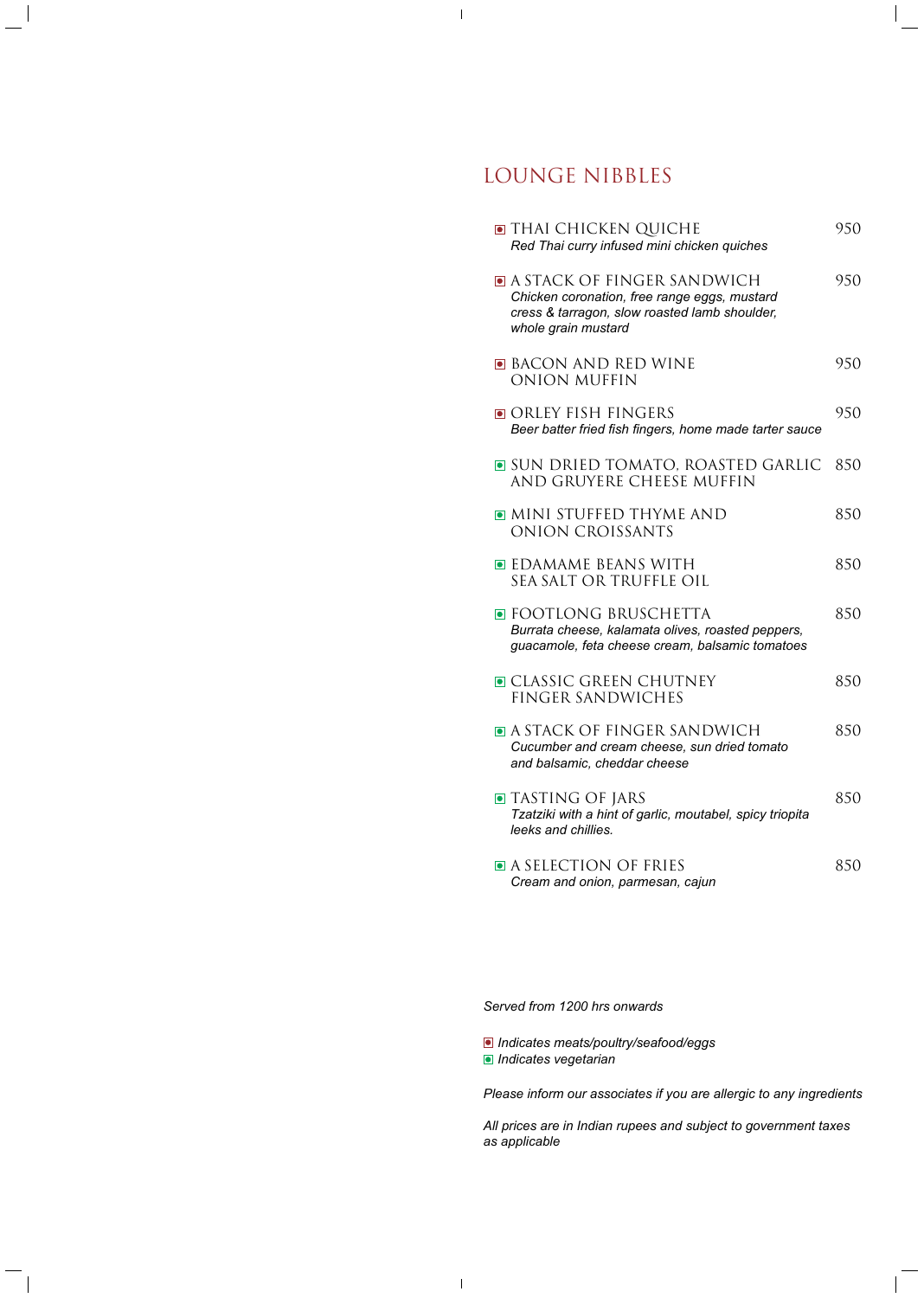# SANDWICHES & MORE

| <b>• HOT SMOKED SALMON &amp;</b><br>CREAM CHEESE BAGEL                                                                                                                     | 1150 |
|----------------------------------------------------------------------------------------------------------------------------------------------------------------------------|------|
| $\blacksquare$ PRAWN TEMPURA WASABI MAYO<br>CUCUMBER LETTUCE WRAP                                                                                                          | 1325 |
| O CHICKEN CAESAR'S SALAD MULTI<br><b>GRAIN BAGUETTE</b>                                                                                                                    | 1150 |
| <b>E</b> KEEMA ALOO MUTTER PAV SLIDERS                                                                                                                                     | 1150 |
| $\blacksquare$ Chicken tikka lababdar<br>MINI PIZZAS<br>Creamy chicken, tomato and onion curried sauce                                                                     | 1150 |
| $\blacksquare$ Falafel sandwich of pita &<br>CREAMY TZATZIKI                                                                                                               | 1050 |
| <b>GRILLED PORTOBELLO</b><br>MUSHROOM BURGER                                                                                                                               | 1050 |
| $\blacksquare$ sour dough bread mediterranean 1050<br>VEGETABLE SANDWICH<br>Spread of white bean mash, tomato, onion,<br>kalamata olives, rocket, pea sprouts, feta cheese |      |
| <b>• AVOCADO &amp; ROASTED</b><br>PEPPER FOCACCIA                                                                                                                          | 1050 |
| INDIAN TOASTY<br>Potato, tomato, capsicum, cheese,<br>spicy chutney, sev                                                                                                   | 1050 |
| $\blacksquare$ Masala paneer tikka mini pizza<br>Creamy cottage cheese, tomato onion curried sauce                                                                         | 1050 |

# SALAD

| $\blacksquare$ LOW CARB ANTIPASTO SALAD<br>Bocconcini, mortadella, sun dried tomato,<br>grilled artichokes, kalamata olives, chickpeas, lettuce  | 1000 |
|--------------------------------------------------------------------------------------------------------------------------------------------------|------|
| $\blacksquare$ Grilled Chicken Salad<br>Avocado & Greek salad.                                                                                   | 1000 |
| $\blacksquare$ warm blackened shrimps<br>Asparagus, lettuce and onion lemon<br>pepper yoghurt dressing                                           | 1000 |
| <b>O</b> GRILLED GREENS<br>Broccoli, zucchini, snow peas, asparagus,<br>romain lettuce, Thai dressing of chilli, basil,<br>makroot, soy & garlic | 950  |
| $\blacksquare$ QUINOA MIX<br>Avocado, roasted sweet potato, green pea,<br>pomegranate seeds and ancho chilli dressing                            | 950  |
| $\blacksquare$ Grilled Halloumi Cheese<br>Black bean, American corn, Cos lettuce,<br>cumin dressing                                              | 950  |
| LOCAL FARE                                                                                                                                       |      |
| $\blacksquare$ SEV PURI<br>Fried flour crispies with tangy topping                                                                               | 675  |
| $\blacksquare$ DAHI BATATA PURI<br>Crispy dumplings filled with lentil, sweet curd                                                               | 675  |
| $\blacksquare$ BHEL PURI<br>Puffed rice, tangy sauces, potatoes and onions                                                                       | 675  |
| $\blacksquare$ aloo tikki chole<br>Pan grilled potato gallets, tangy Bengal gram                                                                 | 675  |
| $\blacksquare$ PANI PURI<br>Puffed wheat flour crispies, tangy chilled water                                                                     | 675  |
| $\blacksquare$ DAHI BHALLA                                                                                                                       | 675  |

*Lentil dumplings, sweetened curd, tangy sauces*

*Indicates meats/poultry/seafood/eggs Indicates vegetarian*

 $\mathbf I$ 

*Please inform our associates if you are allergic to any ingredients*

*All prices are in Indian rupees and subject to government taxes as applicable*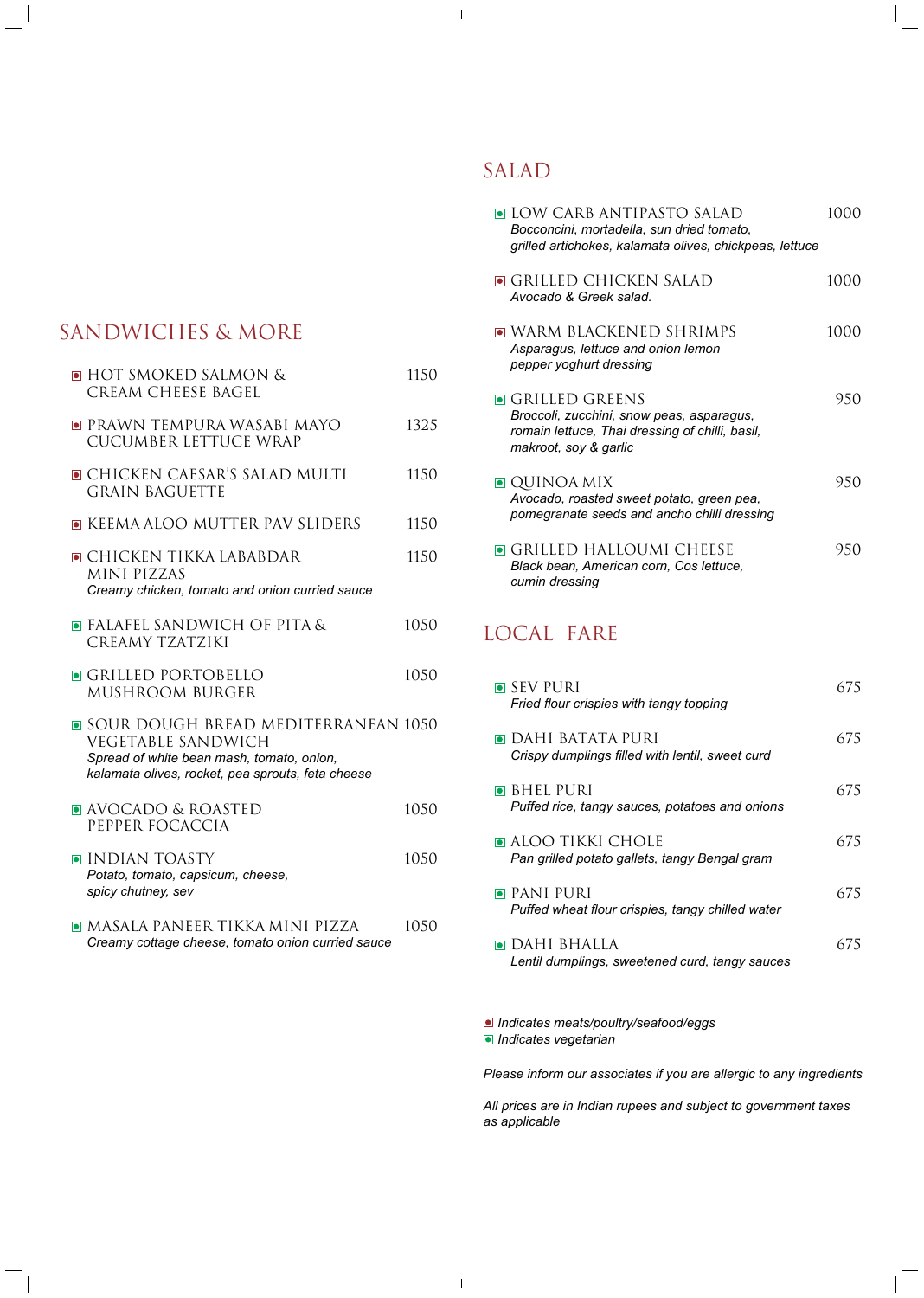# GREEN TEAS 525

# TATA TEAS 525

 $\overline{\phantom{a}}$ 

### PACHAIMALLAI GREEN TEA

*The light golden liquor has a splendid aroma carrying notes of fresh grass, with a hint of astringency. The after taste is characterised by a sweet and citrus note that lingers on the palate*

#### VELONIE BLACK TEA

*The teas from this region are deliciously fragrant and exquisitely aromatic. The leaves are tightly-rolled with high tones of delicate & crisp flavor with a brisk & bright liquor*

# THE GLOBAL CHOICES 525

### IMPERIAL EARL GREY

*A fragrant fusion of black tea and natural bergamot oil evoking a citrus harmony. The rind's fragrant oil is added to black tea to give Earl Grey its signature pungent punch*

#### ENGLISH BREAKFAST

*Creation of Richard Davies in 1843, is an ideal breakfast tea Known for its rich smoky flavor and sumptuous aroma*

### CEYLON NUWARA ELIYA

*Nuwara Eliya meaning "city of lights" is a region producing some of the most sought after teas of Ceylon, has a characteristic flavour and sweet aroma*

#### FUJIAN JASMINE PEARLS

*From the south east coast of China, leaves plucked and rolled into a pearl shape with sweet jasmine blossoms, mellow in flavor*

#### SOUTH AFRICAN ROOIBOS

*A plant indigenous to the grasslands of South West Africa, renowned for being the secret of good health of the locals. Its caffeine-free, contain nature vitamin C and rich in antioxidants.* 

*The flavour is sweet vanilla with woody and earthy notes*

### HAND ROLLED

*One of the most finest teas which follows a unique technique for hand-rolling pearls from the choicest leaves of the tea plant*

#### SENCHA

*This Japanese green tea with a delightful aroma of a fresh country meadow after the spring rains has a delicate and aromatic flavor*

#### GENMAICHA

*A traditional Japanese specialty of exquisite green tea blended with roasted and popped rice. Mild and smooth, this TWG tea produces a bright infusion with a unique, toasted flavour. A favourite with tea lovers of all ages*

#### CHINESE LONG JIN

*Harvested before rains, light pale in colour with a sweet aromatic and fruity flavour*

# DARJEELING TEAS 525

### MARAGRET'S HOPE

*One of the oldest and finest gardens in Darjeeling, it produces outstanding first flush tea and it's exceptionally balanced with multiple layers of taste and aromas like nutty, floral, fruity and sweet*

### JUNGPANA FIRST FLUSH

*This tea estate is one of the premier estates of Darjeeling. This garden is famous for producing high quality teas in their first flush, with a distinct muscatel flavour and sweet fruity aroma*

#### NAUTILUS BLEND

*From the misty hills of Darjeeling, this is a first flush blended (FTGFOP) from bushes first planted in 1870, at three different estates at heights of 5300 to 5500 ft above sea level. This blend gives smooth, light and brisk liquor vibrant with notes of sweet, juicy fruits*

### CASTELTON SECOND FLUSH

*From the beautiful, misty town of Kurseong in the Darjeeling* 

*district. The flavours are felt instantly and the sensation of the godly muscatel aroma along with other complex floral notes*

#### GOPALDHARA

 $\overline{\phantom{a}}$ 

*It produces finest Darjeeling tea and its one of the highest tea estates. This tea is carefully palm rolled and its savor the sweet & fruity muscatel character with a finish of honey*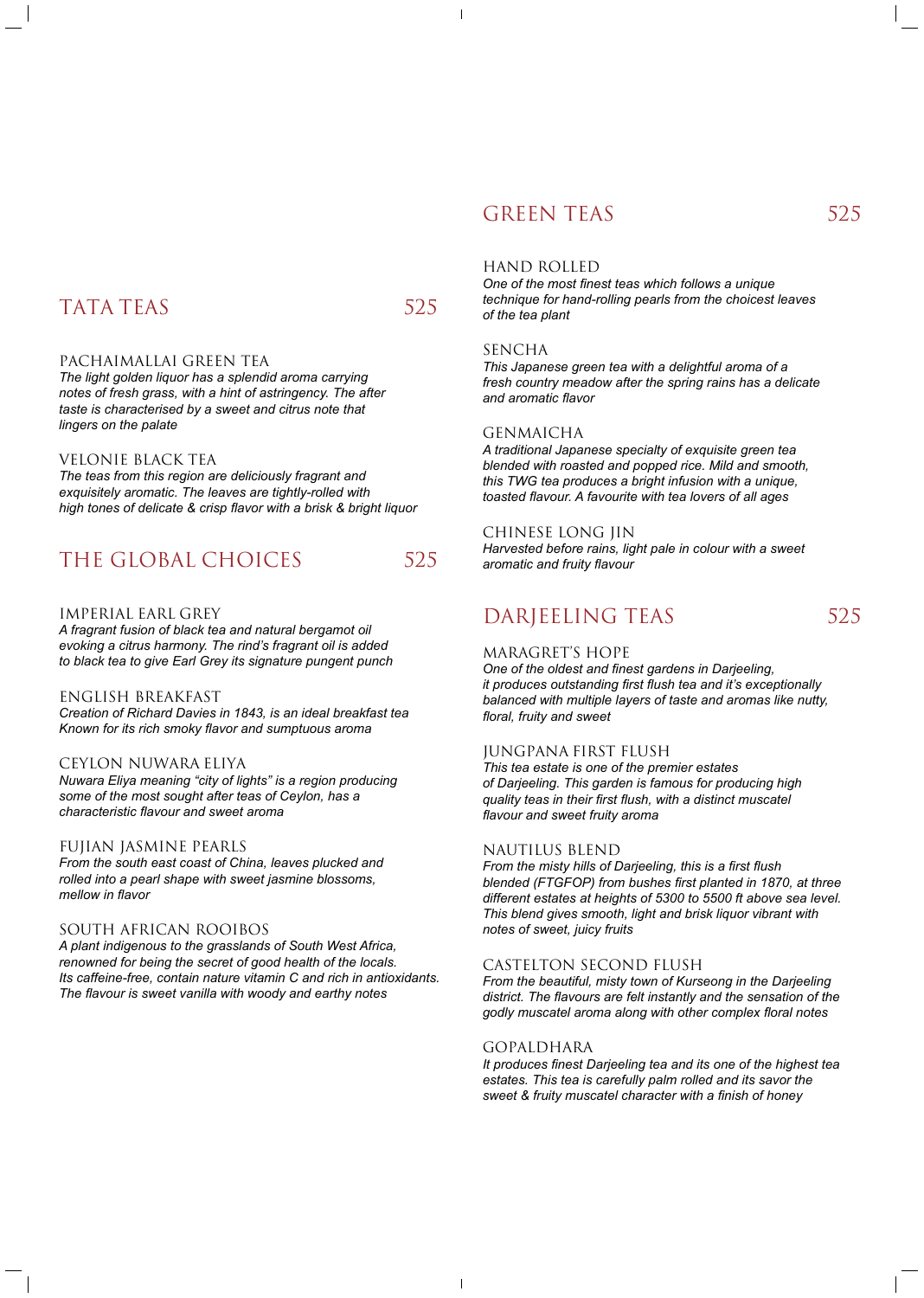# OOLONG TEAS 525

 $\mathbf{I}$ 

#### SILVER TIPS IMPERIAL

*The jewel in the crown of Makaibari. Is handmade semifermented light liquoring oolong tea, plucked only on full moon days and night during plucking season and known for biodynamic practices. Its delicate floral bouquet with gentle sweetness*

#### DARK OOLONG

*A well rounded dark tea has naturally sweet undertones and wonderful nutty flavour, harvested from Meghalaya*

## ASSAM TEAS 525

#### HARMUTTY

*A British favourite, this malty, second flush Assam is strong and rich in flavour. This TWG tea special harvest produces a robust black tea that is excellent in the morning*

#### HALMARI YOUNG BUDS

*Tea with a deep golden colour, harvested in june, this fine tea estate of Assam, mostly appreciated for its fragrance and smoothness*

#### DOOMNI BLACK PEARLS

*It's in the Baksa district in Assam has a headiness of aroma in the black, twisted and tippy leaves. The bright liquor yields a brisk, creamy brew with fruity overtones*

## NILGIRI TEA 525

#### NILGIRI WINTER ORANGE PEKOE

*Exclusive from the kodanad estate, one of the best tea gardens in Nilgiri, a tea with a fruity and a slight astringent flavour*

# STRONG TEAS 525

#### TAJ BLEND

*A taj signature tea specially blended with Assam and Darjeeling to combine flavour and taste to suit a wide variety of palate*

#### MASALA CHAI

*Blend of Assam and orthodox broke with assemblage of ginger, cardamom, cinnamon, pepper, cloves, naturally flavoured to produce a zesty infusion with warm notes and a fresh spicy taste*

# DELICATE TEAS 525

### IMPERIAL LAPSANG SOUCHONG

*This smoky TWG tea black tea boasts beautiful leaves and a smooth, full-bodied flavour infused with the aroma of rare Chinese pine. A generous daytime tea that is perfect with a savoury meal*

#### ARUNACHAL SMOKY LEAF 525

 $\overline{\phantom{a}}$ 

*Its long, loosely-rolled leaves are selected from the upper elevation estates of Arunachal which provide that elusive burst of delectable smokiness leaf teas*

#### SILVER NEEDLE

*The most prized among white teas, from the okayti estate of hills is a delicate sweet tea with a cream colour*

#### PAI MU TAN

*Smooth, delicate and highly refreshing, this fine TWG tea white tea, also known as "White Peony", yields a jonquil-coloured cup accented by notes of white blossoms and the flavour of fresh, raw buds. An excellent tea for the end of the day*

#### THE EMPRESS

*This signature herbal blend has a clear taste with enhanced fragrance of various herbs, carefully hand picked for the Emperor Lounge*

#### YELLOW TEA

*The pale yellow infusion is complex and delicate with hints of floral, sweet and nutty. It has a lovely appearance, balanced with a mellow and refreshing aftertaste*

#### KASHMIRI KAWA

*Green tea from Kashmir with assemblage of saffron, cinnamon, cardamom and almond, naturally flavoured to a fresh spicy taste*

#### LEMON DETOX

*Citrus notes of lemon slices and lemongrass tingle your taste buds on the first sip, immediately followed by mellow earthy tones of green sencha tea, lastly complemented with delicate floral aftertaste of calendula and everlasting flowers*

# WELLNESS TEAS 525

#### CHAMOMILE

*Soft and soothing, these rare TWG tea chamomile flowers boast a rich honey aroma and yield a golden, the caffeine-free cup*

#### PANCHDHATU

*Consists of five main herbs each representing the five main elements of nature, caffeine free with a pleasant flavour of lemon*

#### TULSI ROOTS

*Often referred by natives as tulsi, it provides purity and lightness in the body, cleansing the respiratory tract of toxins and relieves* 

#### *one of digestive ailments.*

#### PEA BLOSSOM

*Native to south east asia pea flower tea is caffeine free herbal tea with full of antioxidants and used in ayurvedic medicines*

#### KADHA

*Decoction of ginger,amla, tulsi, giloy, raw turmeric, black pepper, clove and honey consumed to boost the immune system*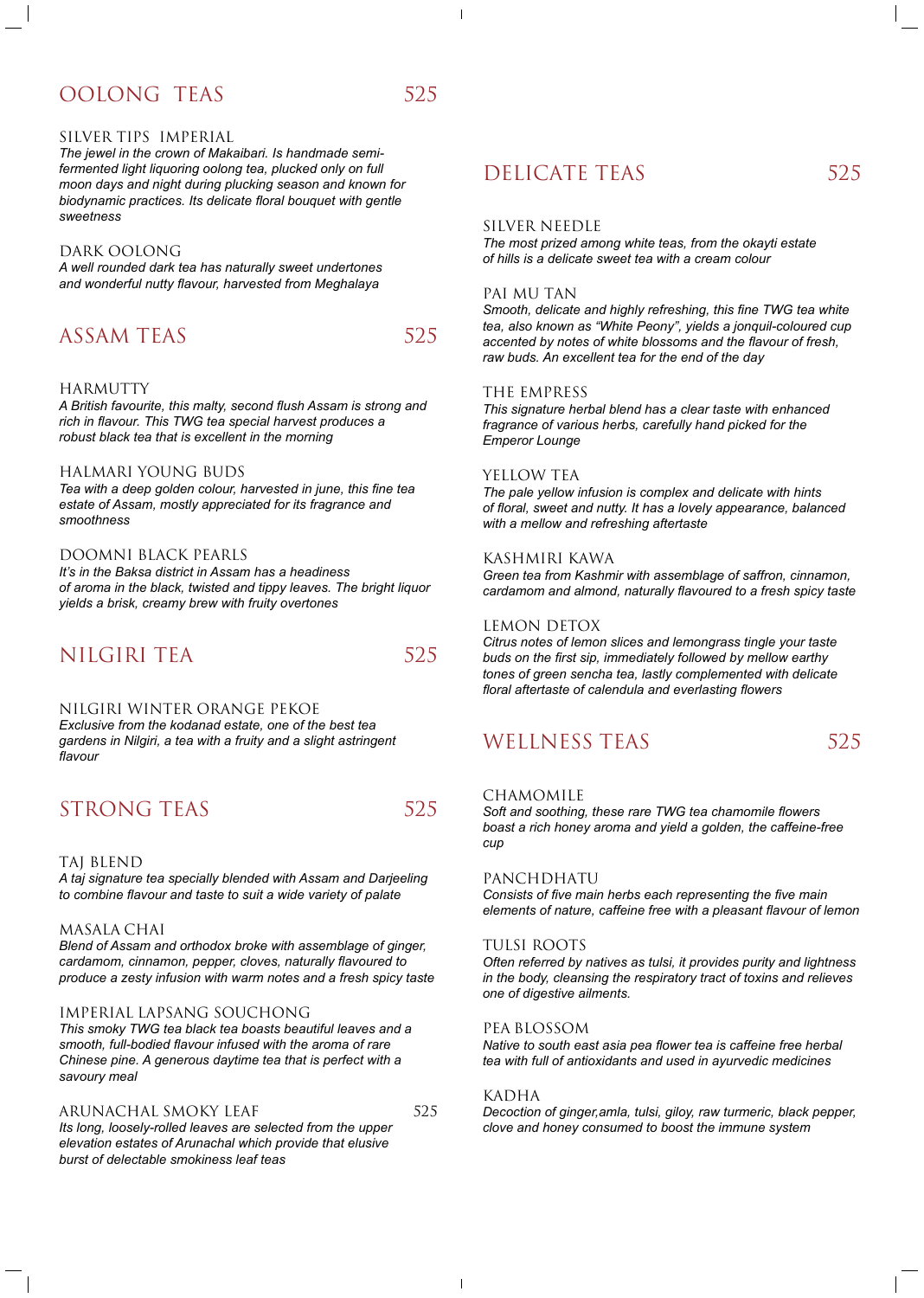# AROMATIC TEAS 525

 $\mathbf{I}$ 

#### JASMINE BLOSSOM

*Elegant white tea leaves are handcrafted into a bouquet of jasmine flowers. A warm and enticing TWG tea creation*

#### 1837 BLACK TEA

*TWG tea's renowned signature tea, 1837 black is a unique blend of black tea with notes of fruits and flowers from the Bermuda triangle, which leaves a lingering aftertaste of ripe berries, anise, and caramel. A timeless classic*

#### GEISHA BLOSSOM

*Elegant and highly refined, this TWG tea blend of green tea and refreshing, ripe southern fruits infuses into a fragrant cup that will calm and appease after a day's disruptions*

### JASMINE QUEEN

*Intoxicating TWG tea jasmine flowers enhance the sparkling elegance of this delicately fashioned green tea*

## ICED TEAS 525

#### DARJEELING MUSCATEL MINT *First flush, fresh mint leaves*

PEACH AND APRICOT MELANGE *Nilgiri autumn flush, peach and apricot*

ORANGE PEKOE, HONEY, GINGER *Honey and ground ginger infused orange pekoe*

ROSE HONEY *Peony white, rose and honey*

JASMINEPASSION FRUIT MELANGE *Jasmine pearls, passion fruit, lime*

## THE INDIAN PANORAMA COFFEE'S 525

PEA BLOSSOM AND GREEN APPLE *Butterfly pea flower, green apple, hint of sweet*

#### TROPICAL ICED BLEND *House blend, coconut, orange, mixed berries*

# TATA COFFEES 525

HIBISCUS SPICE *Hibiscus tea infused with Indian spices*

#### WOSHULLY YELLOW HONEY

*A pleasant cup with a prime citrus note, soft, smooth and delicate mouthfeel,with flavours and sweetness on the finish*

#### MALABAR COAST

*This peaberry is rich coffee with medium roast and low acidity, it has fruity overtones with heavy body*

## GLOBAL SELECTION COFFEE'S 525

## SINGLE ESTATE

#### AGED INDIAN MONSOON MALABAR

*Low in caffeine and acidity, it is flavoured with cloves, nutmeg, chocolate and cedar with an exceptional smooth finish*

#### COLOMBIAN MEDELLIN EXCELSO

*Originally from the Medellin. It is the most famous of all Colombian coffees because of its full body, rich malt and sweet flavour*

#### JAMAICAN BLUE MOUNTAIN

*Grown exclusively in the blue mountains of Jamaica, this coffee has an intense sweet flavor and a smooth full bodied taste*

ARaku GRAND CRU *A highly complex and mignificant coffee defined by its silky,full body mouthfeel*

CHIKMAGALUR

*Arabica coffee from planatations in Chikmagalur Karnataka. Roasted medium, this coffee has notes of cherry with a balanced nutty profile making it a full bodied cup*

#### COORG

 $\mathbf{I}$ 

*Cruelty free and foraged civet coffee from the plantations of Western Ghats of Karnataka, India. With origins in Indonesian island of Sumatra, Civet Coffee has spread around the world. Ainmane is the first to bring to you from the coffee plantations of Coorg. Its medium roast complex flavour profile that is smooth and earthy.*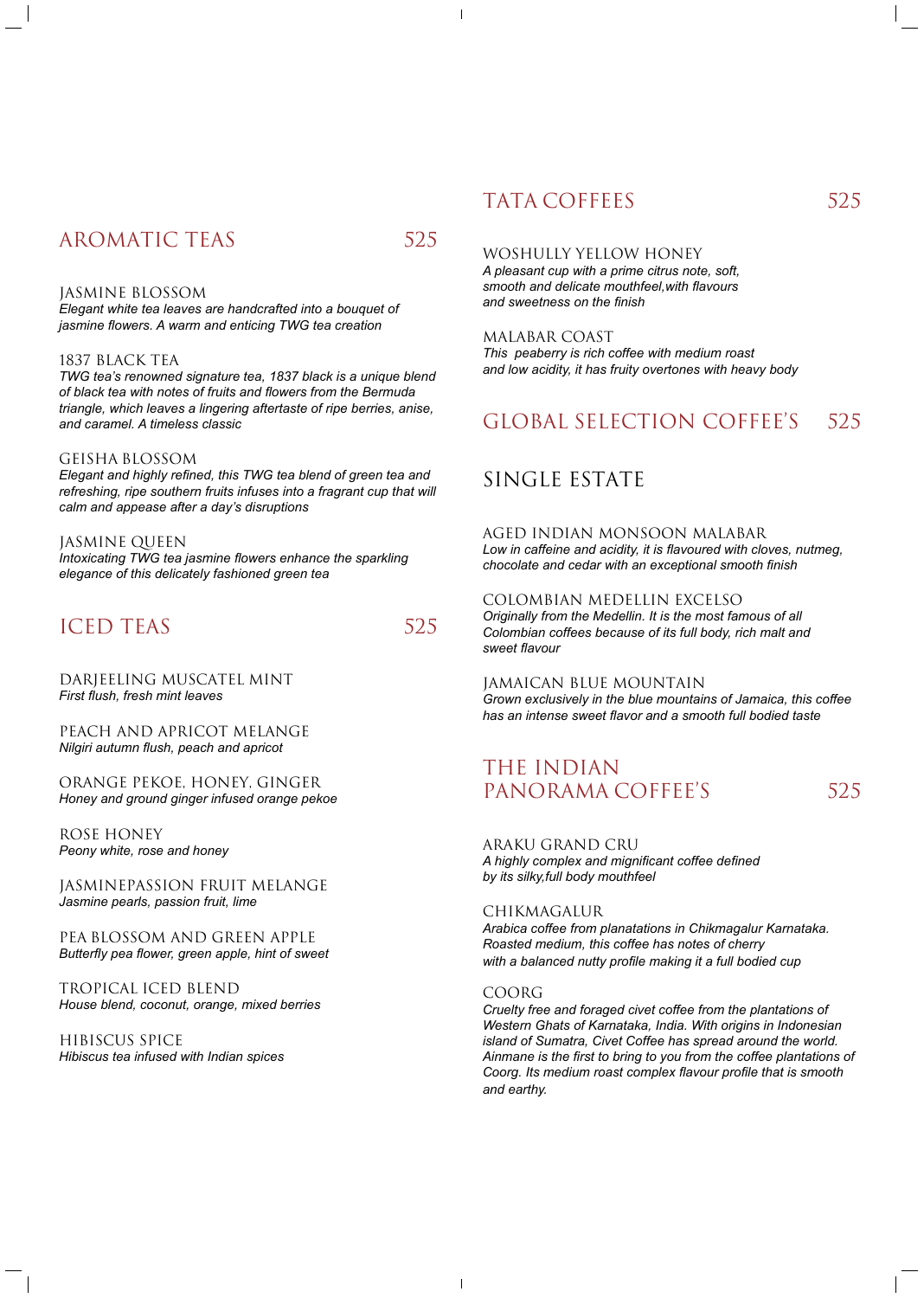#### BHRAHMAPUTRA REGION

*The arabica coffee from this region is unique with a medium to full body, an eccentric fruity essence, mild levels of acidity and a pleasant aroma*

WAYANAD *Robusta coffee from Wayanad. Full bodied cup with medium acidity and corn like after taste*

TRAVANCORE *Arabica robusta blend from Travancore that grow coffees across different elevations. Unique flavour profile of peanuts, medium acidity and full bodied*

#### BILIGIRIS

*The beans upon harvest are processed in an Aerobic fermentation method that makes the coffee naturally sweeter.It has a full body, extremely sweet aroma and a uniquely mild flavour.*

### ESPRESSO DRINKS 525

*Our blend of finest Arabica and pea berry coffee beans freshly ground and infused as per your choice*

CAPPUCCINO *Espresso blended with equal parts of steamed milk and velvety milk foam*

CAFÉ MOCHA *Espresso blended with chocolate sauce and milk*

DOPPIO *Two shots of espresso served the traditional way*

ESPRESSO ITALIANO *Freshly ground Arabica coffee beans, steam extracted for a rich and concentrated flavor*

LATTE *Espresso with a liberal helping of steamed milk*

MACCHIATO *Espresso topped with a spoon of velvety milk foam*

POUR OVER COFFEE *Pouring hot water through coffee grounds in a filter for a perfect brew*

# COLD COFFEES 525

 $\overline{\phantom{a}}$ 

SOUTH INDIAN FILTER KAAPI *Mixing frothed and boiled milk with the coffee decoction* *A refreshing blend of coffee and milk infused as per your choice*

AFFOGATO *Vanilla bean ice cream, shot of espresso*

FRAPPÉ *Blend of coffee concentrate, skimmed milk, vanilla bean ice cream*

BROWNIE CAFÉ *Frappé topped with crumbled brownie*

ICED CAFÉ MOCHA *Iced coffee concentrate, skimmed milk, chocolate sauce*

MALTED CAFÉ *Frappé layered with chocolate malt*

CARDAMOM FRAPPÉ *Blend of cardamom coffee concentrate, skimmed milk, ice cream*

COLD BREW COFFEE *An artisanal cold brew decoction, poured over ice*

JUICES 525

SEASONAL FRESH FRUIT

VEGETABLE JUICE

## LASSI 525

SALTED

SWEET

SAFFRON AND CARDAMOM

MANGO, CHIA SEEDS- VEGAN

BLUEBERRY AND COCONUT

SPICED KIWI AND MINT





CLASSIC

 $\mathbf{I}$ 

#### OATS AND BASIL SEEDS

RAGI OR MILLET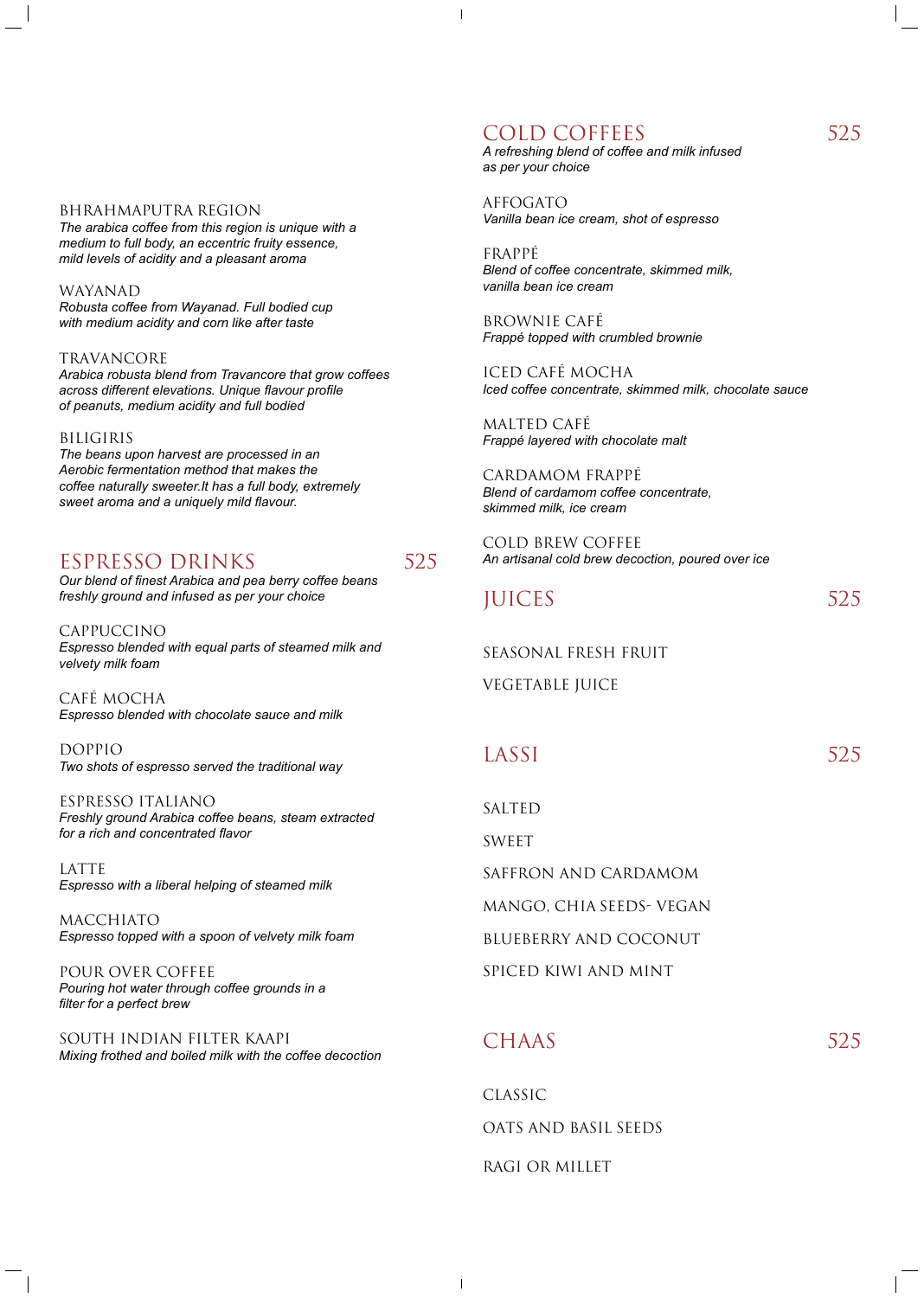# MILKSHAKES 525

#### CARAMEL CINNAPPLE *Cinnamon spiced apple, caramel*

COOKIE CRUMBLE *Chunky dark chocolate chip cookie, vanilla ice cream*

PEPPERMINT MOCHA *Fresh mint, coffee concentrate, vanilla bean ice cream*

MALTED COCOA *Chocolate, fine malt*

MAPLE VANILLA BERRY *Maple flavoured vanilla bean ice cream, blueberry*

AVoCADO AND APPLE *Fresh avocado, apple, vanilla bean ice cream*

JAGGERY AND HONEY NUT CRUNCH *Jaggery, honey nut crunch ice cream, nougat*

VANILLA CINNAMON CACAO *Milk chocolate, vanilla bean ice cream, cinnamon*

## HAUTE COCOA 525

*Vivre la vie au chocolate*

ESPRESSO HOT COCOA *Espresso Italiano, Belgian dark chocolate*

HAZELNUT COCOA *Callebaut milk chocolate, hazelnut*

EMPEROR'S COCOA *Belgian dark or Belgian white or Belgian milk* 

FIVE SPICED COCOA *Belgian dark, cardamom, black pepper, fennel, cinnamon, cloves*

AMARETTO COCOA-Vegan *Callebaut, almond milk, amaretto*

STAR ANISE COCOA *Callebaut dark, star anise, skimmed milk, cream*

RED VELVET VALRHONA

*Valrhona chocolate, whipped cream, skimmed milk, cream cheese*

PEANUT COCOA *Callebaut milk chocolate, peanut butter, skimmed milk, cream*

# LIQUOR COCOA 675

BAILEY'S STROM *Bailey's Irish cream, Belgian dark chocolate*

JÄGERMEISTER COCOA *Callebaut milk chocolate,jägermeister, cream*

SCOTCH HONEY COCOA *Belgian milk chocolate, drambuie, cream*

DARK BOURBON COCONUT *Callebaut dark chocolate, bourbon cookie, coconut vodka*

# TEA COCKTAILS 675

OLD FASHIONED *Bourbon whiskey infused tea, mandarin, aromatic bitter*

GREEN TEA MOJITO *Sencha, mint, lime, simple syrup* 

SWEET BOURBON *Darjeeling tea, bourbon whiskey, honey, orange juice and mint*

DARK N STORMY *Dark rum infused black tea, orange and pineapple juice*

THE LAST WORLD *Dry vermouth, black tea, prosecco*

MEXICAN MARTINI *Tequila, green tea, agave, lime*

 $\mathbf{I}$ 

*All cocktails served between 1600 hrs to 2200 hrs*

*Please inform our associates if you are allergic to any ingredients All prices are in Indian rupees and subject to government taxes as applicable*